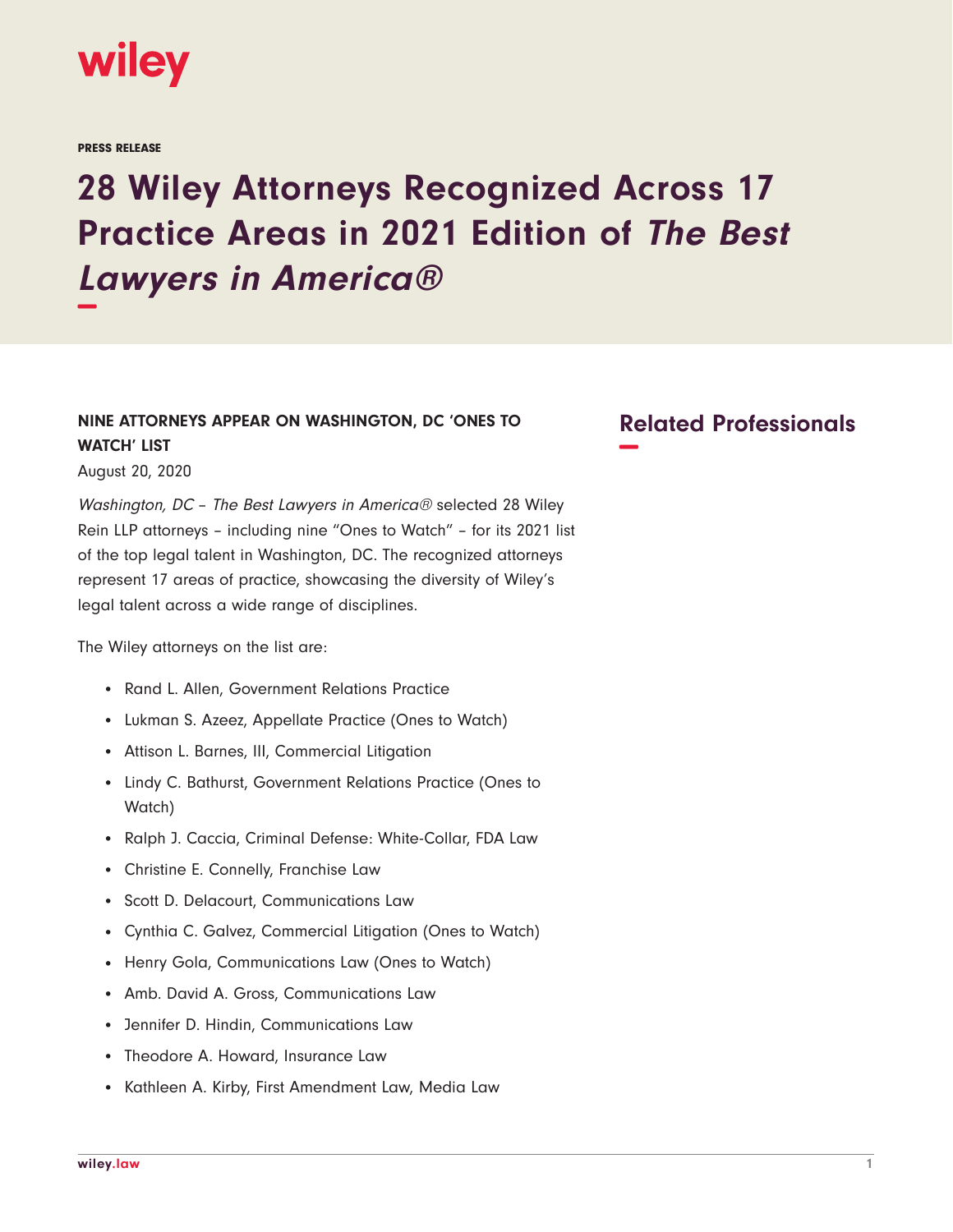- Bruce L. McDonald, Commercial Litigation, Litigation -Intellectual Property
- Ari Meltzer, Intellectual Property Law (Ones to Watch)
- Bert W. Rein, Administrative/Regulatory Law, Commercial Litigation, Communications Law, FDA Law
- Bennett L. Ross, Communications Law
- Tatiana Sainati, Commercial Litigation (Ones to Watch)
- Kathleen E. Scott, Technology Law (Ones to Watch)
- Peter D. Shields, Communications Law
- Daniel J. Standish, Insurance Law
- Lawrence M. Sung, Biotechnology and Life Sciences Practice
- Margaret T. Karchmer, Insurance Law (Ones to Watch)
- Michael E. Toner, Government Relations Practice
- Joshua S. Turner, Communications Law
- Gary S. Ward, Government Relations Practice (Ones to Watch)
- David B. Weinberg, Environmental Law
- Richard E. Wiley, Administrative/Regulatory Law, Communications Law, Media Law, Mergers and Acquisitions

Recognition by Best Lawyers is based entirely on peer review. Their methodology is designed to capture, as accurately as possible, the consensus opinion of leading lawyers about the professional abilities of their colleagues within the same geographical area and legal practice area. The 2021 Edition is based on more than 8 million evaluations and recognizes just over 65,000 attorneys in 147 practice areas.

Best Lawyers: Ones to Watch recognizes extraordinary lawyers who have been in private practice for less than 10 years in the United States. Like traditional Best Lawyers awards, the Ones to Watch are based entirely on peer review.

Rand L. Allen Senior Counsel 202.719.7329 rallen@wiley.law Attison L. Barnes, III Partner 202.719.7385 abarnes@wiley.law Ralph J. Caccia Partner 202.719.7242 rcaccia@wiley.law Christine E. Connelly General Counsel 202.719.7372 cconnelly@wiley.law Scott D. Delacourt Partner 202.719.7459 sdelacourt@wiley.law Henry Gola Partner 202.719.7561 hgola@wiley.law Amb. David A. Gross Partner 202.719.7414 dgross@wiley.law Jennifer D. Hindin Partner 202.719.4975 jhindin@wiley.law Theodore A. Howard Partner 202.719.7120 thoward@wiley.law Kathleen A. Kirby Partner 202.719.3360 kkirby@wiley.law Ari Meltzer Partner 202.719.7467 ameltzer@wiley.law Bert W. Rein Founder 202.719.7080 brein@wiley.law Bennett L. Ross Partner 202.719.7524 bross@wiley.law Peter D. Shields Managing Partner 202.719.3249 pshields@wiley.law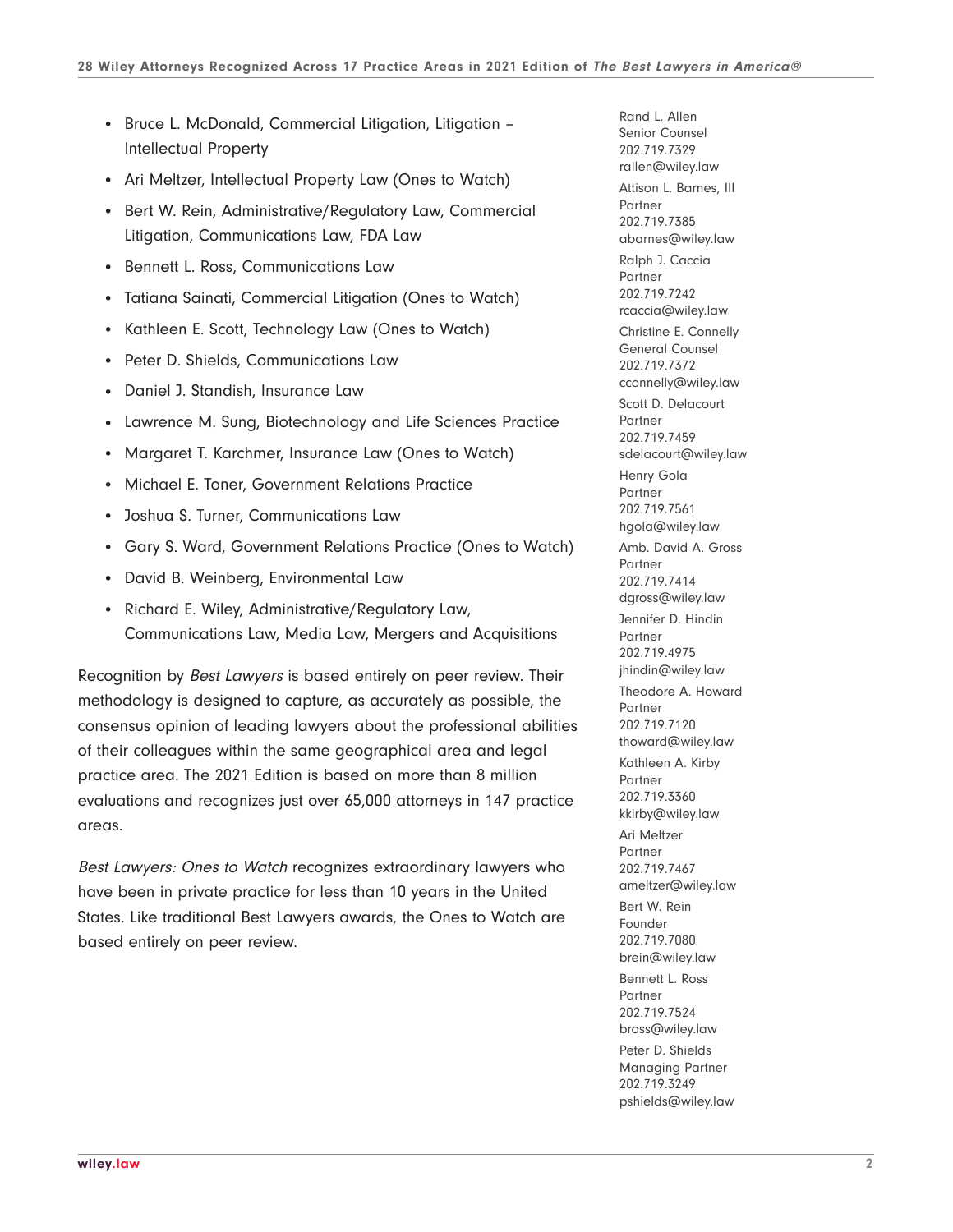Daniel J. Standish Partner 202.719.7130 dstandish@wiley.law Lawrence M. Sung Partner 202.719.4181 lsung@wiley.law Michael E. Toner Partner 202.719.7545 mtoner@wiley.law Joshua S. Turner Partner 202.719.4807 jturner@wiley.law David B. Weinberg Senior Counsel 202.719.7102 dweinberg@wiley.law Richard E. Wiley Chairman Emeritus 202.719.7010 rwiley@wiley.law Bruce L. McDonald Senior Counsel 202.719.7014 bmcdonald@wiley.law Lukman S. Azeez Associate 202.719.3551 lazeez@wiley.law Tatiana Sainati Partner 202.719.3544 tsainati@wiley.law Kathleen E. Scott Partner 202.719.7577 kscott@wiley.law Margaret T. Karchmer Associate 202.719.4198 mkarchmer@wiley.law Gary S. Ward Partner 202.719.7571 gsward@wiley.law

## **Practice Areas −**

Commercial Litigation Election Law & Government Ethics Employment & Labor Environment & Product Regulation